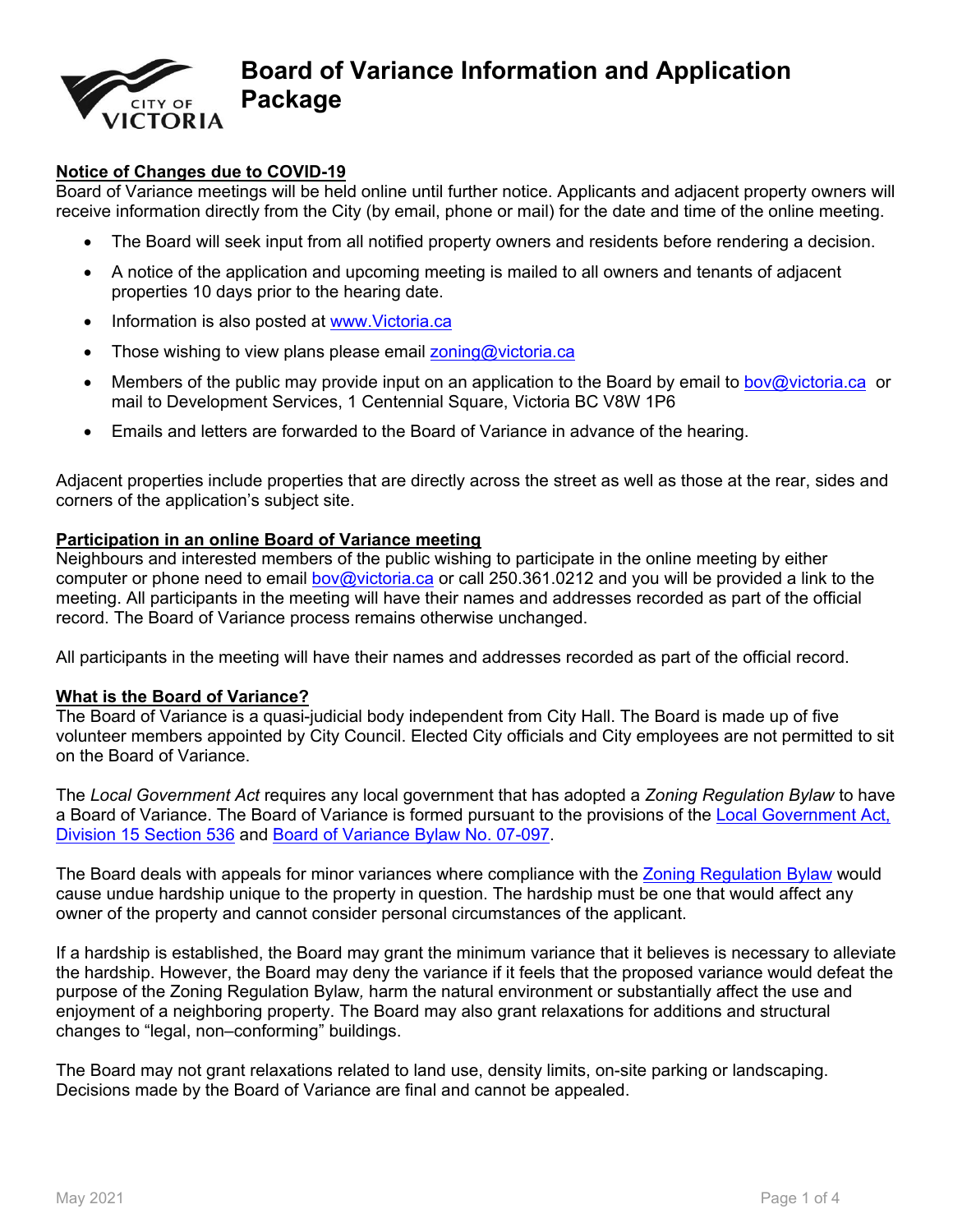Prior to submitting an application, the Board requests that applicants discuss their proposal with adjacent neighbours. This allows for constructive input and identification of concerns that your neighbours may have. The Board will seek input from all notified property owners and residents before rendering a decision.

# **Application process**

Applications should be emailed to [zoning@victoria.ca](mailto:zoning@victoria.ca).

- Staff reviews the application materials to ensure it is complete and will contacted the applicant for payment of fee, which can be made to the City over the phone or via the City Hall mail slot located at the Pandora Avenue entry.
- Review of most applications will also be circulated to the Parks Department to confirm compliance with the [Tree Preservation Bylaw 21-035](https://www.victoria.ca/assets/Departments/Legislative~Services/Documents/21-035%20Tree%20Protection%20Bylaw.pdf).
- Once the review is complete and required variances identified, notification is mailed to all owners and tenants of adjacent properties 10 days in advance of the next available meeting. Adjacent properties include properties that are directly across the street as well as those at the rear, sides and corners of the application's subject site.
- The Board meets on the second and fourth Thursday of each month.
- Typical time for processing applications from time of application is 6 to 8 weeks, some applications may take longer.

#### **Hearing Process**

- At the appointed time, staff will invite all people into an online meeting using email or phone numbers provided earlier.
- The Chair will explain the process.
- All correspondence that has not been provided to the Board in advance of the hearing will be read aloud by the secretary at the start of the appeal hearing.
- The Chair will invite the applicant to present the proposal. The Board may ask questions of the applicant(s).
- The Chair will invite notified adjacent property owners/occupants to present comments and/or questions about the proposal. These are to be addressed directly through the Chair. The Chair facilitates all discussion between the applicant(s) and the attendees.
- Once the applicant(s) and adjacent property owners/tenants have had an opportunity to speak, the open public discussion will be closed. The Board will then deliberate the proposal. The applicant(s) and notified adjacent property owners/tenants (attendees) may remain in the meeting room and listen to the deliberations but cannot participate in any discussion at this stage.
- Once the Board has completed its deliberations, a motion will be made by a Board member and voted on by the Board members. A motion requires a majority vote to be passed. The Chair does not vote on a motion unless the members are evenly divided in the vote. If a motion is not passed, a new motion may be made and voted on.
- In extenuating circumstances, the Chair may choose to adjourn a hearing to a later date.
- Once a motion is passed, the decision is final and cannot be appealed. However, if the proposed construction is not substantially started within 2 years of the date the relaxation was granted by the Board, permission would be terminated, and a new approval would be required.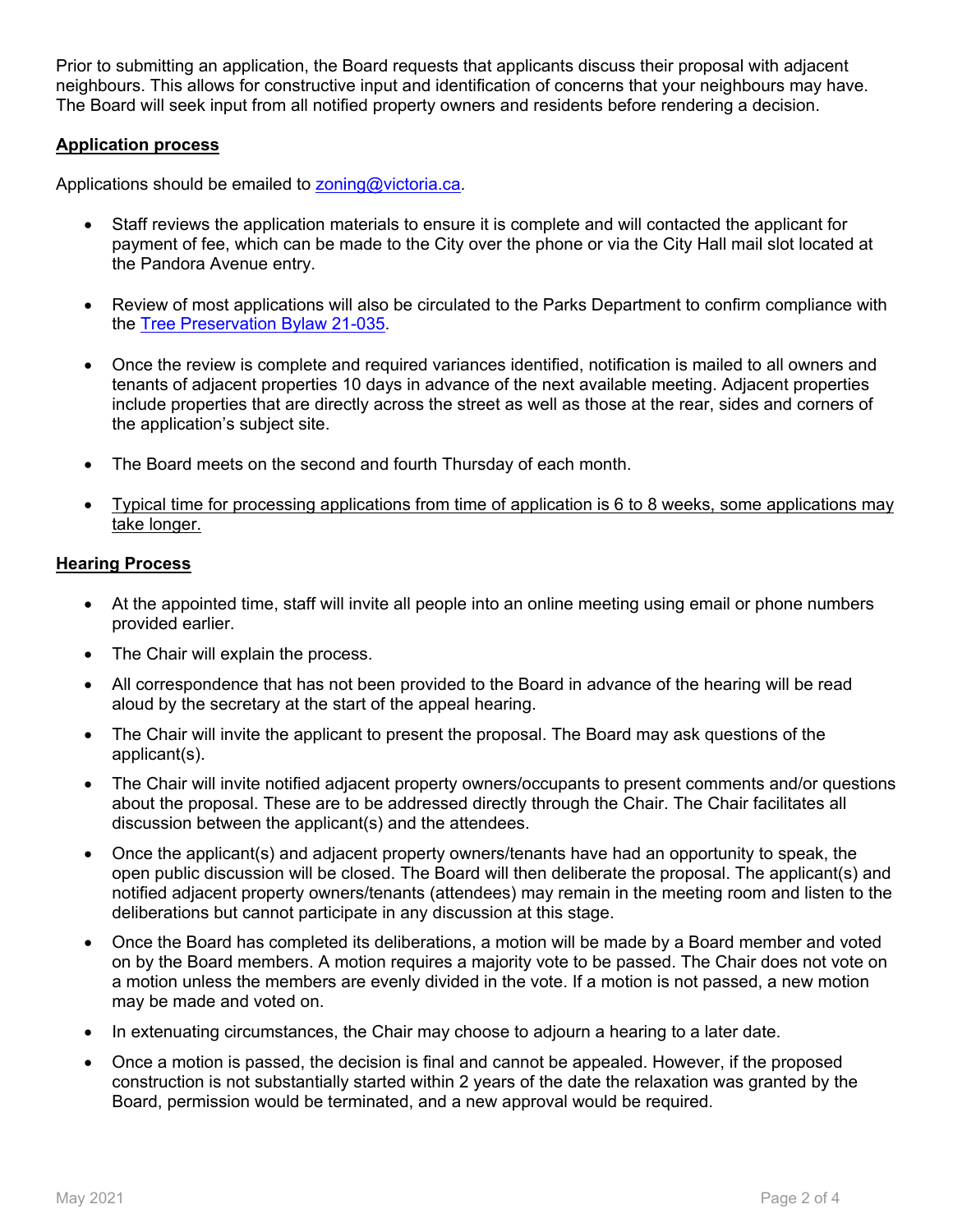# **Board of Variance Application**

| APPROVED USE OF PROPERTY                                                                                                         |                               |
|----------------------------------------------------------------------------------------------------------------------------------|-------------------------------|
| PROPOSED USE OF PROPERTY                                                                                                         |                               |
|                                                                                                                                  | PHONE _______________________ |
|                                                                                                                                  | POSTAL CODE <b>STATE</b>      |
|                                                                                                                                  |                               |
|                                                                                                                                  |                               |
|                                                                                                                                  | POSTAL CODE                   |
| Listed below are the relevant sections from the Local Government Act. Please identify all sections applicable<br>to your appeal. |                               |
| Part 14 Division 15 Section 540                                                                                                  |                               |
| $\Box$ (a) a bylaw respecting                                                                                                    |                               |
| (i) the siting, size or dimensions of a building or other structure;                                                             |                               |
|                                                                                                                                  |                               |

(b) a subdivision servicing requirement under section 506 (1) (c) *[provision of water, sewer and other systems]* in an area zoned for agricultural or industrial use;

(c) the prohibition of a structural alteration or addition under section 531 (1) *[restrictions on alteration or addition while non-conforming use continued]*;

(d) bylaw under section 8 (3) (c) *[fundamental powers — trees]* of *the [Community Charter](http://www.bclaws.ca/civix/document/id/complete/statreg/03026_00),* other than a bylaw that has an effect referred to in section 50 (2) *[restrictions on authority — preventing all uses]* of that Act if the council has taken action under subsection (3) of that section to compensate or mitigate the hardship that is caused to the person.

# **Part 14 Division 15 Section 544**

 (1) determination by a building inspector of the amount of damage under section 532 (1) *[end of nonconforming use protection if building of other structure is seriously damaged]* is in error.

 $\Box$  (2) On an application under subsection (1), the Board of Variance may set aside the determination of the building inspector and make the determination under section 532 (1) in its place.

# **Declaration**

 $\Box$  I hereby acknowledge that all the information provided is considered public information and available for public viewing and distribution

 $\Box$  I hereby declare that all the information contained in this application supporting documents are to the best of my belief true and correct in all respects.

| Applicant Signature | Date |
|---------------------|------|
|                     |      |

Received By (City staff) \_\_\_\_\_\_\_\_\_\_\_\_\_\_\_\_\_\_\_\_\_\_\_\_\_\_\_\_\_\_\_\_\_\_\_\_\_\_\_\_\_\_\_\_ Date \_\_\_\_\_\_\_\_\_\_\_\_\_\_\_\_\_\_\_\_\_